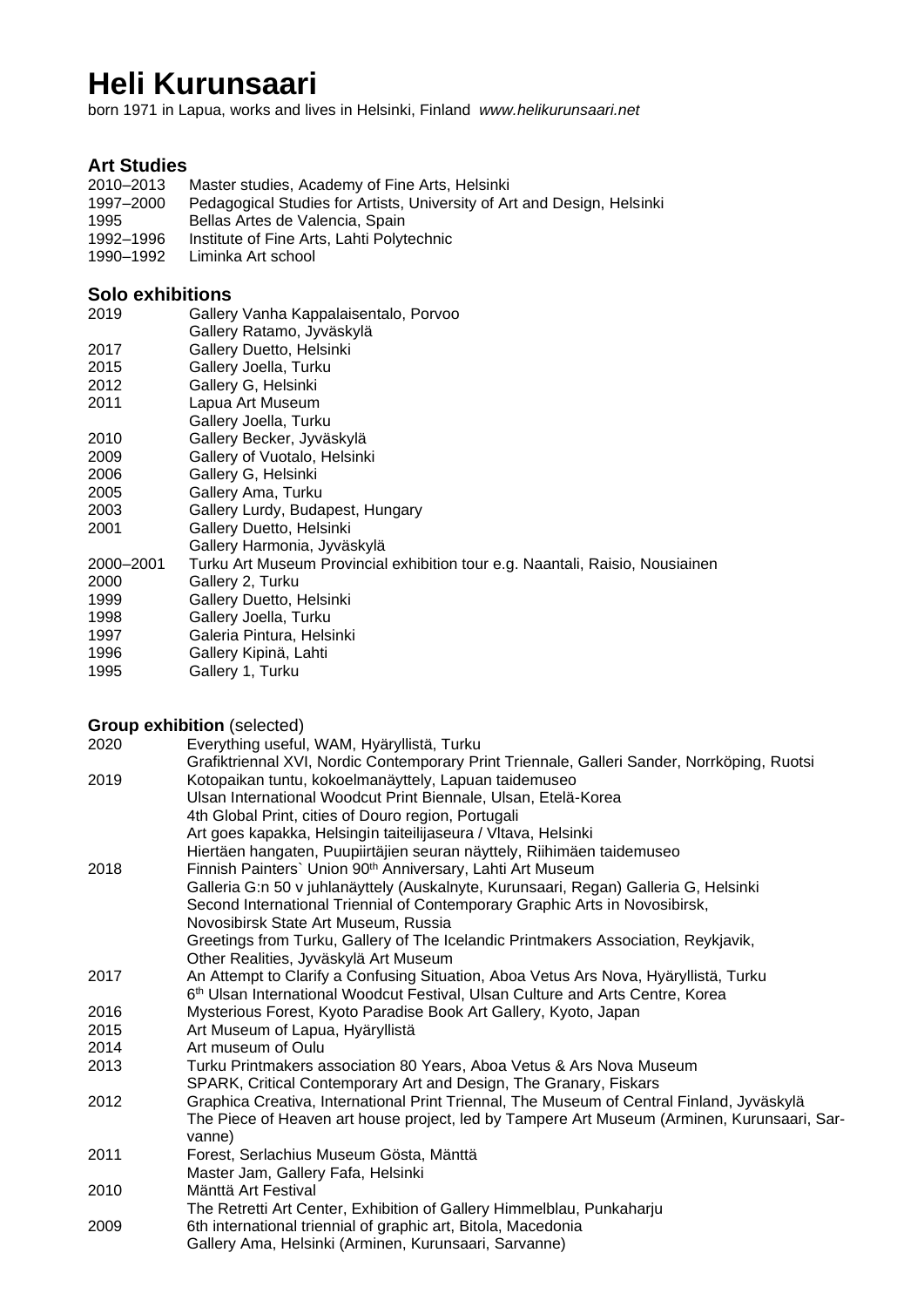|           | Avara horisontti, Oulu Art Museum, also Hyäryllistä                                                                     |
|-----------|-------------------------------------------------------------------------------------------------------------------------|
|           | Sukupolvesta toiseen, Lapua Art Museum                                                                                  |
|           | Grafiikkaa molemmin puolin lahtea, Hanasaari Culture Center, Espoo                                                      |
|           | Mäntän kuvataideviikot, Hyäryllistä                                                                                     |
|           | Päiväkirjastani, Gallery of Stoa, Helsinki                                                                              |
| 2008      | Printmakers of Turku 75 anniversary, Art Museum of Turku                                                                |
|           | Pekilo, Mänttä, (Arminen, Kurunsaari, Sarvanne)                                                                         |
|           | Taidepanimo, Lahti (Arminen, Kurunsaari, Sarvanne)                                                                      |
|           | Mältinranta, Tampere (Arminen, Kurunsaari, Sarvanne)                                                                    |
| 2007      | Collection of City of Turku, Wäinö Aaltonen Museum, Turku<br>Roots, Art Museum of Lapua (Kurunsaari, Ojala, Portin)     |
| 2006      | Finnish Woodcuts, Davidson Galleries, Seattle, Washington, USA                                                          |
|           | Studio of Wäinö Aaltonen Museum, Turku, Group Hyäryllistä                                                               |
|           | Mirror of the Wood, Art Museum of Salo                                                                                  |
| 2005      | Graphica Creativa, Jyväskylä                                                                                            |
|           | Print Biennial of Kaliningrad, Russia                                                                                   |
|           | To Look or to See, The Finnish Museum of Photography, Helsinki                                                          |
| 2004      | A Century of the Woodcut Print in Finland, Sheldon Memorial Art Gallery and Eisentrager/Howard                          |
|           | Gallery, Lincoln, Nebraska, USA                                                                                         |
|           | Miniprint, Lahti Art Museum                                                                                             |
|           | Regional Photography at Turku, Turku Art Museum, Group Hyäryllistä                                                      |
| 2003      | The Finnish Institute in Madrid, together Sari Koski-Vähälä and Susana Nevado, Spain                                    |
|           | Woodcut exhibition together Tuija Arminen and Minna Sarvanne, Imatra Art Museum                                         |
|           | Woodcut exhibition together Tuija Arminen and Minna Sarvanne, Forum Box, Helsinki                                       |
|           | Mois de l'Estampe, The Finnish Institute in France, together with Arminen, Karjalainen, Ku-                             |
|           | runsaari, Tiisala                                                                                                       |
|           | Association of Printmakers' in Turku, 70th anniversary exhibition, Wäinö Aaltosen museo, Turku                          |
|           | Annual Exhibition of Young Artists' / 108th annual exhibition of Finnish Artist Association, Art Hall,                  |
| 2002      | Helsinki, Group Hyäryllistä<br>Grafinnova, Museum of Bothnia, Vaasa                                                     |
|           | Mänttä Art Festival                                                                                                     |
|           | The 4th Finnish Photography Triennial, Group Hyäryllistä, Amos Anderson Art Museum, Helsinki                            |
|           | Stockholm Art Fair, Gallery Ama                                                                                         |
| 2001-2002 | "On The Road", Finnish Painter's Union exhibition tour, (Rauma Art Museum ja Lönnström Art                              |
|           | Museum, Seinäjoki Art Hall, Imatra Art Museum, Aboa Vetus & Ars Nova - Turku, Myyrmäki-Hall                             |
|           | - Vantaa)                                                                                                               |
| 2001      | Woodcut exhibition together with Tuija Arminen and Minna Sarvanne, Lönnström Art Museum -                               |
|           | Rauma, Vaasa Art Hall                                                                                                   |
|           | Association of Graphic Artists' in Finland 70th anniversary exhibition, Kerava Art Museum                               |
|           | Sangre de poro, Group Hyäryllistä exhibition, Muu Galleria, Helsinki                                                    |
|           | Sangre de poro, Group Hyäryllistä exhibition, Plataforma h, Valencia, Spain                                             |
|           | 106th annual exhibition of Finnish Artist Association, Jyväskylä                                                        |
| 2000      | The World Festival of Art on Paper, Kranj, Slovenia                                                                     |
|           | International Exhibition of Miniature Art, Czestochowa, Poland                                                          |
|           | International Print Triennial, Krakow, Poland<br>Purnu 2000, Orivesi                                                    |
|           | Table is Served, Salo Art Museum                                                                                        |
|           | 105th annual exhibition of Finnish Artist Association, Art Hall, Helsinki                                               |
| 1999      | Turku Artists' Association, Old Town Hall, Turku                                                                        |
|           | Uudishankintoja, Wäinö Aaltonen Museum, Turku                                                                           |
|           | Bits 99, Galerie Hörhammer, Helsinki                                                                                    |
|           | Bold and Beautiful, Group Hyäryllistä exhibitions, Studio Hyäryllistä, Turku                                            |
|           | Pisa 99, International Miniprint Biennial, Pisa, Italy                                                                  |
|           | 4th Print Triennial, Kochi, Japan                                                                                       |
|           | Birgitta-Hall with Annika Dahlsten and Sirpa Särkijärvi, Naantali                                                       |
| 1998      | Whipped Cream, Norrtälje Art Hall, Sweden                                                                               |
|           | 11th Print Triennial of Tallinn, Rotermann's Salt Storage Arts Centre, Estonia                                          |
|           | Grafinnova, Museum of Bothnia, Vaasa                                                                                    |
|           | Straight Crows with Sari Koski-Vähälä, Gallery Justus, Kannus                                                           |
|           | Miniprint, Lahti Art Museum                                                                                             |
|           | Turku Biennial, Aboa Vetus Ars Nova, Turku                                                                              |
|           | Whipped Cream, Aland Art Museum,<br>Rosolli, 103rd Annual Exhibition of Finnish Artists' Association, Kerava Art Museum |
|           | Whipped Cream, Rauma Art Museum                                                                                         |
| 1997      | Annual Exhibition of Turku Artists' Association, Old Town Hall, Turku                                                   |
|           | Sex, Snack'n Pop, Gallery Titanik, Turku                                                                                |
|           | Blue August, Gallery 1, Turku                                                                                           |
|           |                                                                                                                         |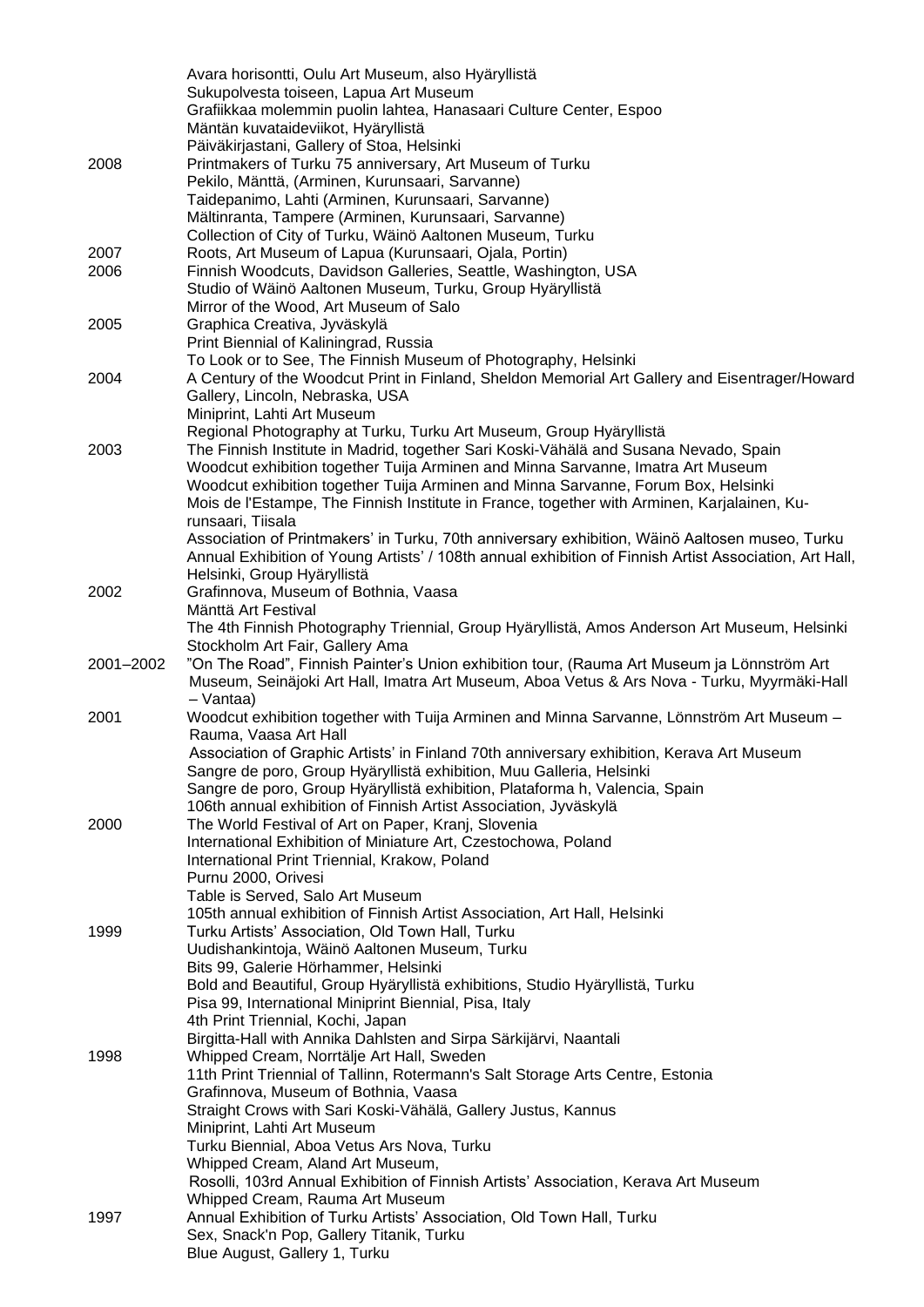|      | Gallery Leonardo with Jouni Partanen and Ville Mäkikoskela, Tampere<br>Art and Philosophy, Wäinö Aaltonen Museum, Turku |
|------|-------------------------------------------------------------------------------------------------------------------------|
|      | Crownheads, Group Hyäryllistä, Youth and Cultural Centre, Oulu                                                          |
| 1996 | Annual Exhibition of Turku Artists' Association, Old Town Hall, Turku                                                   |
|      | Comment, Exhibition of Young Artists', Espoo                                                                            |
|      | Urban Landscape Project, Gallery Titanik, Turku                                                                         |
|      | Gallery 1 with Piia Hautamäki, Turku                                                                                    |
|      | Graphica Creativa, Jyväskylä                                                                                            |
| 1995 | Annual Exhibition of Young Artists', Helsinki Art Hall                                                                  |
|      | Gallery Pinacotheca with Susanna Judin and Juha Holopainen, Jyväskylä                                                   |
|      | Annual Exhibition of the Finnish Art Associations Union, Seinäjoki Art Hall                                             |
| 1994 | Häme Gallery with Tuuli-Anna Viitanen ja Nils-Heikki Hyvärinen, Lahti                                                   |
| 1993 | Annual Exhibition of Young Artists', Helsinki Art Hall                                                                  |
| 1992 | Group Hyäryllistä, Art House of Väinölä, Oulainen                                                                       |
|      |                                                                                                                         |

#### **Memberships**

Association of Graphic Artists' in Finland (member of the board 2003-2006, 2010-2011, 2015- 2016) Finnish Painter's Union Arte Society Association of Printmakers' in Turku (member of the board 1997-2004) Group Hyäryllistä (Jouko Korkeasaari, Sari Koski-Vähälä, Heli Kurunsaari) Kuvasto Society Acquisitions Committee of Kiasma, Contemporary Museum of Finland 2015-2017

## **Grants and Awards**

| 2017-19 | Arts Promotion Centre Finland, Hyäryllistä                       |
|---------|------------------------------------------------------------------|
| 2016    | Arts Promotion Centre Finland, for 5 years working 2016-2020     |
| 2015    | Arts Promotion Centre Finland, Hyäryllistä                       |
|         | Arts Promotion Centre Finland, Uusimaa, Hyäryllistä              |
|         | Public display grant, Arts Promotion Centre Finland              |
|         | The Finnish Cultural Foundation, Uusimaa                         |
| 2014    | The Finnish Cultural Foundation, Hyäryllistä                     |
|         | Arts Promotion Centre Finland, Hyäryllistä                       |
| 2013    | The Finnish Cultural Foundation, Uusimaa                         |
| 2012    | Public display grant, Arts Promotion Centre Finland              |
|         | Greta and William Lehtinen Foundation                            |
| 2011    | The Finnish Cultural Foundation                                  |
| 2010    | William Thuring price, Finnish Art Society                       |
|         | Ministry of Education                                            |
|         | Arts Council of Uusimaa                                          |
| 2009    | The Finnish Cultural Foundation, (Arminen, Kurunsaari, Sarvanne) |
| 2008    | Arts Council of Uusimaa                                          |
|         | Arts Council of Finland, (Arminen, Kurunsaari, Sarvanne)         |
| 2007    | Saskias of Helsinki                                              |
| 2006    | The Finnish Cultural Foundation                                  |
| 2005    | Ministry of Education                                            |
| 2003    | <b>Finnish Art Society</b>                                       |
|         | <b>Arts Council of Finland</b>                                   |
|         | Finnish Art Academy Foundation                                   |
|         | Arts Council of Finland, travel grant                            |
|         | City of Turku, Group Hyäryllistä                                 |
|         | City of Turku, (Koski-Vähälä, Kurunsaari, Nevado)                |
| 2002    | Provincial Art Council of Varsinais-Suomi, for 1/2 year working  |
|         | Saskias of Turku, Group Hyäryllistä                              |
|         | City of Turku, Group Hyäryllistä                                 |
|         | Turku Art Society, Group Hyäryllistä                             |
|         | Oskar Öflunds Foundation, Group Hyäryllistä                      |
|         | Oskar Öflunds Foundation (Arminen, Kurunsaari, Sarvanne)         |
| 2001    | Kordelin Foundation (Arminen, Kurunsaari, Sarvanne)              |
|         | The Finnish Cultural Foundation                                  |
|         | City of Turku, Group Hyäryllistä                                 |
|         | <b>Arts Council of Finland</b>                                   |
|         | Arts Council of Finland, Group Hyäryllistä                       |